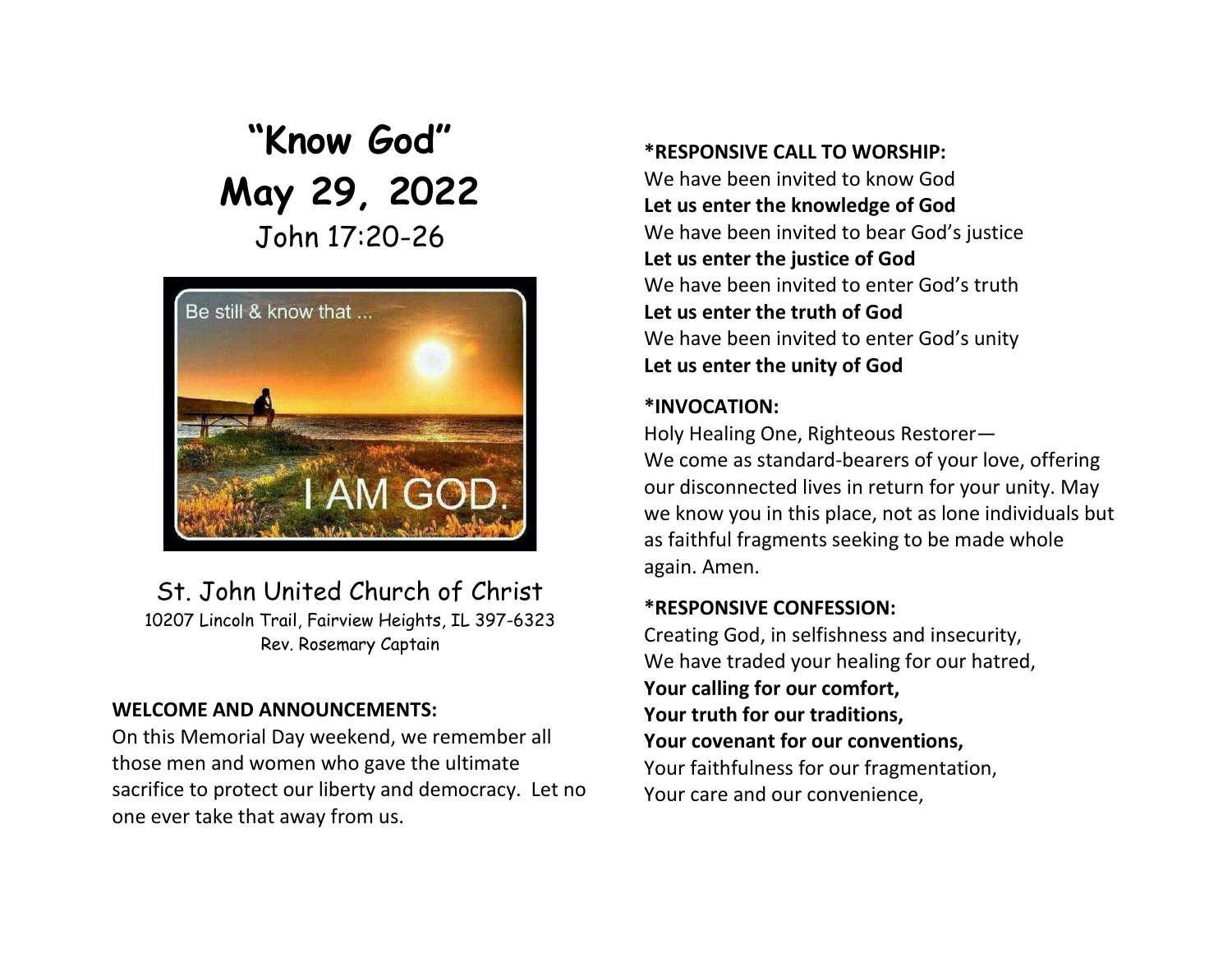Your solidarity for our self-righteousness, Your promise for our praise. **Forgive us, we pray. Speak to us again of your love, That we may know you, And by knowing you, We may once again be made whole.** Silence for personal confession

## **\*RESPONSIVE ASSURANCE**

Beloved of God, hear the good news. God's love never fails us. Even in our division and despair, God desires to be made known. **We are forgiven. We are welcome. We are one. Amen.**

## **\*GLORIA PATRI:**

**Glory to the Creator, the Christ, the Holy Spirit, Three- in-One; as it was in the beginning, is now, and ever shall be, world without end. Amen. Amen.**

# **SCRIPTURE: Acts 16:16-34**

# **Paul and Silas in prison**

**<sup>16</sup>**One day, when we were on the way to the place for prayer, we met a slave woman. She had a spirit that enabled her to predict the future. She made a lot of money for her owners through fortune-telling. **<sup>17</sup>** She

began following Paul and us, shouting, "These people are servants of the Most High God! They are proclaiming a way of salvation to you!" **<sup>18</sup>** She did this for many days.

This annoyed Paul so much that he finally turned and said to the spirit, "In the name of Jesus Christ, I command you to leave her!" It left her at that very moment.

**<sup>19</sup>**Her owners realized that their hope for making money was gone. They grabbed Paul and Silas and dragged them before the officials in the city center. **<sup>20</sup>**When her owners approached the legal authorities, they said, "These people are causing an uproar in our city. They are Jews **<sup>21</sup>** who promote customs that we Romans can't accept or practice." **<sup>22</sup>** The crowd joined in the attacks against Paul and Silas, so the authorities ordered that they be stripped of their clothes and beaten with a rod. **<sup>23</sup>**When Paul and Silas had been severely beaten, the authorities threw them into prison and ordered the jailer to secure them with great care. **<sup>24</sup>**When he received these instructions, he threw them into the innermost cell and secured their feet in stocks.

**<sup>25</sup>** Around midnight Paul and Silas were praying and singing hymns to God, and the other prisoners were listening to them. **<sup>26</sup>** All at once there was such a violent earthquake that it shook the prison's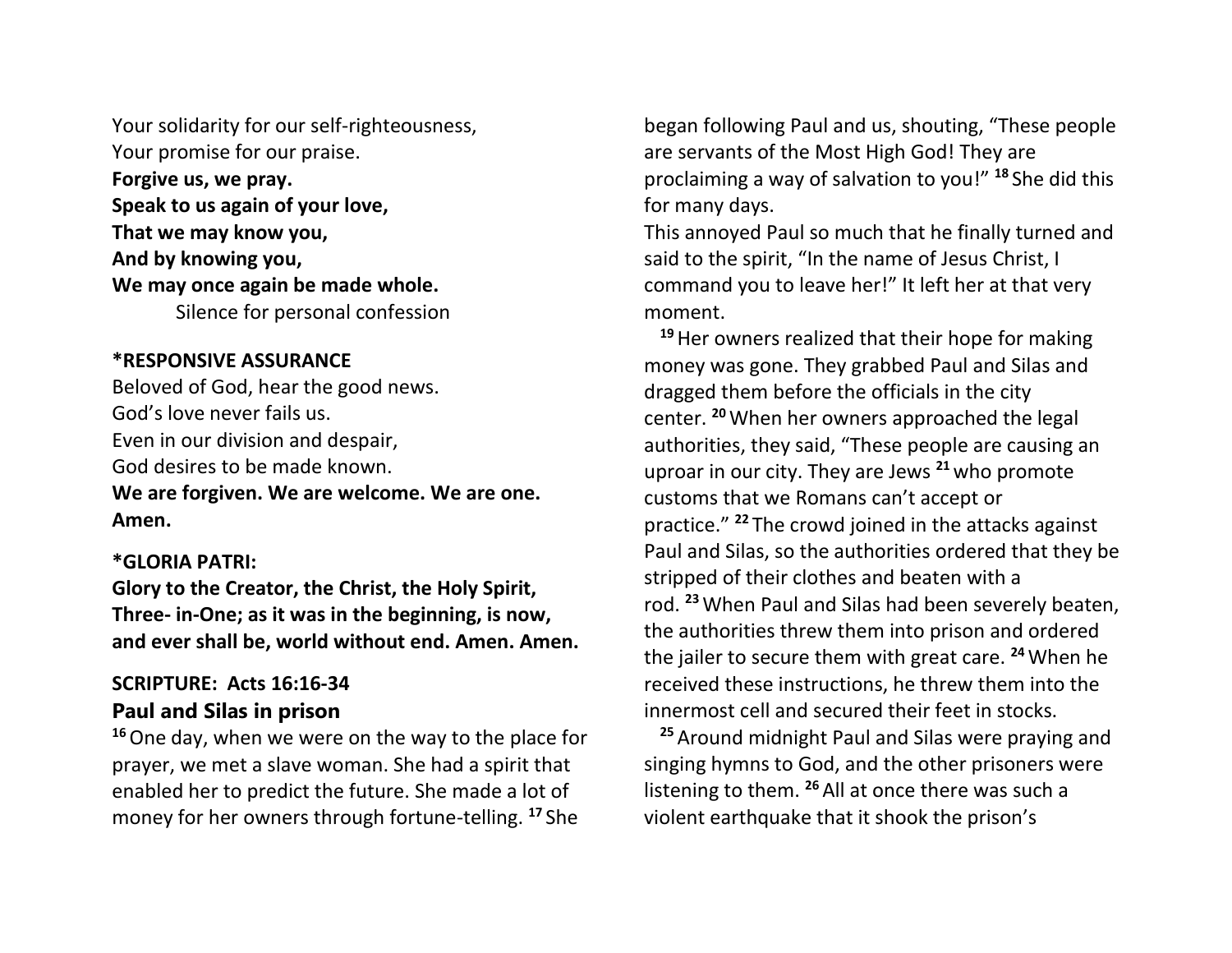foundations. The doors flew open and everyone's chains came loose. **<sup>27</sup>**When the jailer awoke and saw the open doors of the prison, he thought the prisoners had escaped, so he drew his sword and was about to kill himself. **<sup>28</sup>** But Paul shouted loudly, "Don't harm yourself! We're all here!"

**<sup>29</sup>** The jailer called for some lights, rushed in, and fell trembling before Paul and Silas. **<sup>30</sup>**He led them outside and asked, "Honorable masters, what must I do to be rescued?"

**<sup>31</sup>** They replied, "Believe in the Lord Jesus, and you will be saved—you and your entire household." **<sup>32</sup>** They spoke the Lord's word to him and everyone else in his house. **<sup>33</sup>** Right then, in the middle of the night, the jailer welcomed them and washed their wounds. He and everyone in his household were immediately baptized. **<sup>34</sup>**He brought them into his home and gave them a meal. He was overjoyed because he and everyone in his household had come to believe in God.

#### **\*GOSPEL READING: John 17:20-26**

These are the ancient Words of God given to us anew. **Thanks be to God. Amen.**

**With thoughts from Rev. Meda Stamper, a Pastor in the UK MESSAGE: "Know God" (***This message may be long, yet I think it summarizes the whole of why are here, why we are Christians, why we worship and praise Jesus. This message may be repetitive, but what better way to have a message for others right on the tips of our tongues, then to hear God's message over and over so it can be repeated and never forgotten.) rc*

The liturgical season of Easter draws to a close after today. Next week is Pentecost (wear your red). We end today with Jesus' final words to his friends before his arrest. In John 13-17 Jesus has been comforting, instructing, and preparing "his own" (as his friends are called in 13:1) for what is to come and for what they are to become in the world.

 Now, in the text for today, he prays for them. In these concluding verses of the prayer that makes up John 17, Jesus says that the purpose of all he has asked for in the preceding verses is this: that all disciples of all time may be one in the specific sense in which Jesus and the Father are one, the mutual indwelling of love that has defined that relationship not only in the life of Jesus but also in the oneness of God and the creative Word from before the foundation of the world. Jesus prays for his own, the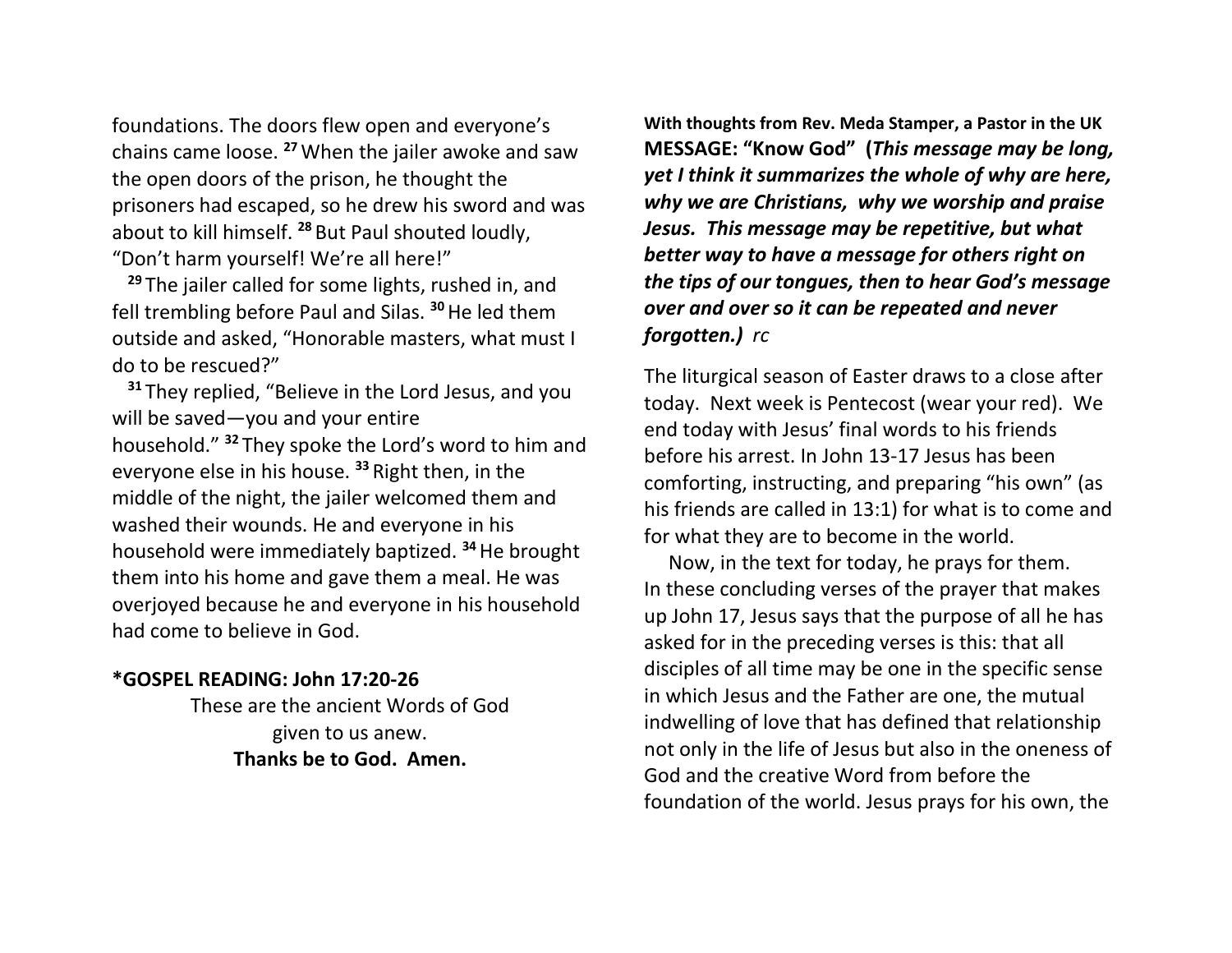ones present and those who will believe in him through them (which means we can read it as a prayer for us), to be drawn into the love of the Father and Son-Word-Jesus.

 Already Jesus has promised dwelling places in the house of God and has promised that he and God will make dwelling places in us. Now Jesus speaks of and requests this oneness and refers to the mutual indwelling of himself and God, and of us with him and with God. He does this 10 times in five verses. The word translated "completely" here is a verb form meaning that we are to be made perfect in oneness.

 The purpose, he says, of this perfection of oneness is not only an experience of divine love for us in our communion with God and one another. The purpose is beyond us. This being perfected in oneness is so that the uncomprehending, sometimes dangerous world may also believe and know God's love in the sending of the Son.

 The oneness of the Father and Jesus is synonymous with love in the Gospel of John. What the world is to see in our display of that oneness is the love of God miraculously made manifest. Our love for God and one another becomes then an offering in and for the world to experience the love through which all creation has come into being.

 Like the love for one another in as we read in chapter 13, which is a way for other people to see that we belong to Jesus. Our oneness as branches nurtured by the vine and tended by the gardener God will give us fullness of joy and love. In addition, the oneness will bear fruit. The oneness Jesus asks for here is among those who believe in him. It is not an exclusive club, but an invitation to the world. This invitation is as open, loving, joyful, and fruitful as we can allow ourselves to be.

 The Greek word translated "believe" also means "trust." Believing in Jesus and in God is presented in the Gospel of John not as an intellectual exercise but as being in a trusting relationship of love. That love with someone who embodies God's love for the world and who calls us friend. It is trusting him that gives us the love for our life.

 To understand what this looks like, we may look at how Jesus manifests God's love for the world in himself—in what he does, what he says, and how he is—and also listen to what he says it means for us to love him, and by extension, one another and the world. As Jesus tends, feeds, bears witness to, and breaks barriers for love, Jesus' own are called to do the same thing.

 The Gospel also explains how love is possible. This love clearly cannot depend on feelings of attraction,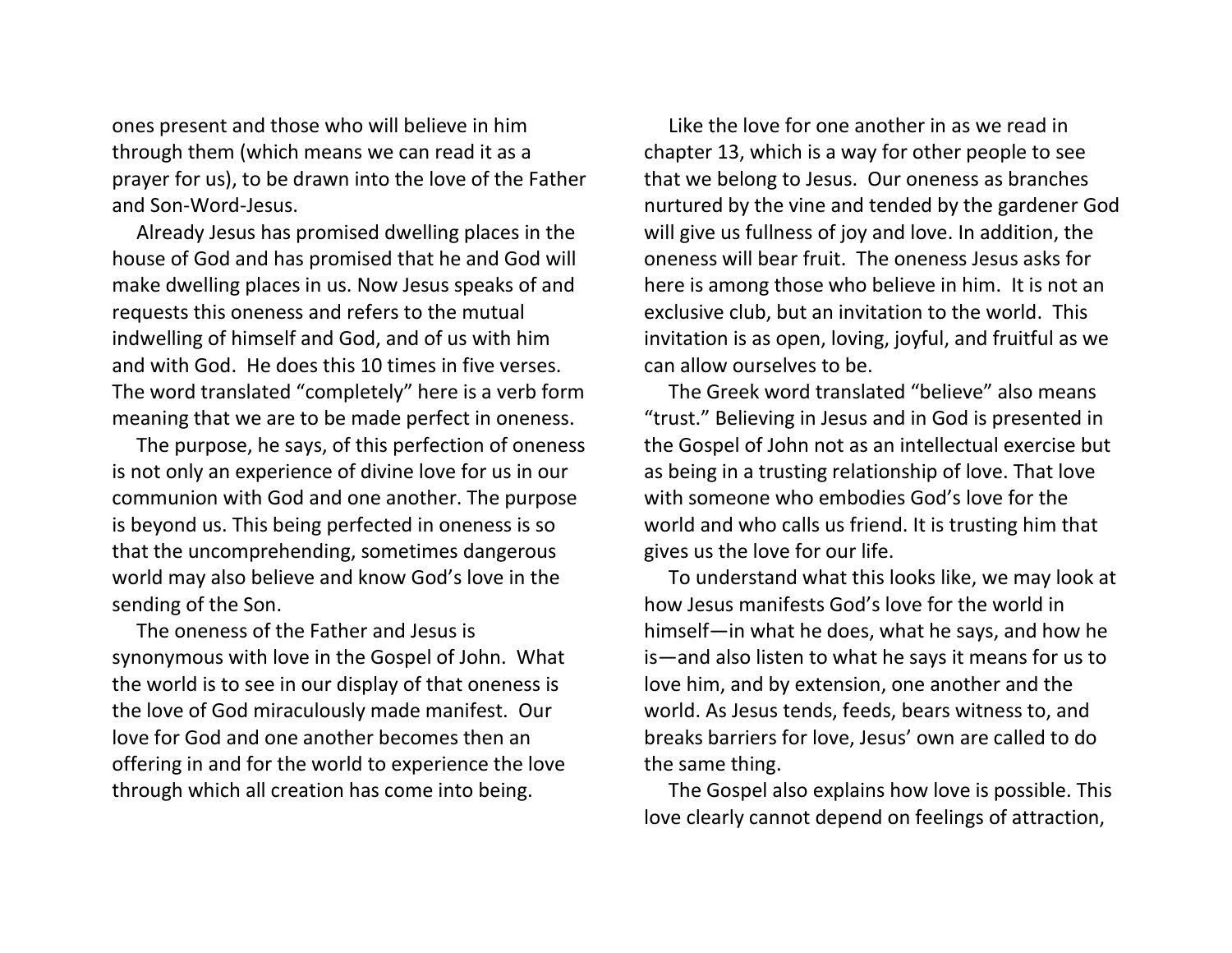desire, affection or even liking. It is a behaviorshaping attitude toward the world, which is both a gift we cannot manufacture and a choice to live into the promises of that gift that is already given. We cannot paste it onto ourselves.

 Like branches of a vine, we live in something larger than ourselves, in which we are nurtured to bear fruit by the Spirit dwelling in us (about which we read in the Pentecost passage for next week). But because we are more than vines, we also become more loving by choosing to follow Jesus' model and teachings about what love is: tending, feeding, bearing witness, and breaking barriers for love—societal barriers and also barriers we set up for ourselves, including some that we may think make us rightly religious but **which**  do not make us loving. There is a difference between being religious and loving.

 This love we are being invited to take on, embody, is the substance of Jesus' glory. And it is what he wants us and the world to know. To know God is to have love in us and to have Jesus in us. This also takes us back to where the prayer began, glory and knowledge. To know God in 17:2-3 is eternal life, and now we find that eternal life will be an extension of the love of God stretching back before the foundation of the world. It will continue forward to us, and beyond us to the communion of the saints

and to those who may be able to experience God's love through us.

 And so, the Easter season culminates where the Gospel began: with Jesus making God known so that the world may know that every soul and all creation has come from and has a place in the creative love of God.

 As the hit song from the 60's goes, "To love, love, love him is to know, know, know him" but do we? Every day we should pray that we come to know God, to trust God, to be one with God, to love as we are loved by God, and have that love known to all the world. It would certainly bring peace to the world. Amen.

**PASTORAL PRAYER:** Beginning with a time for silent personal prayer

 Make us one, dear Lord. We all know that there is strength in numbers and we want to be in those numbers. Help understand better your message, compassionate God, and thus we will know you more and more, trust you more and more, and love you more and more, and spread that love more and more to others, to the world. Thank you, for giving us the words to convey that message.

 If ever there was a time for peace, it is now. With Ukrainians being assaulted and killed every day, with teenagers taking guns to schools and grocery stores,